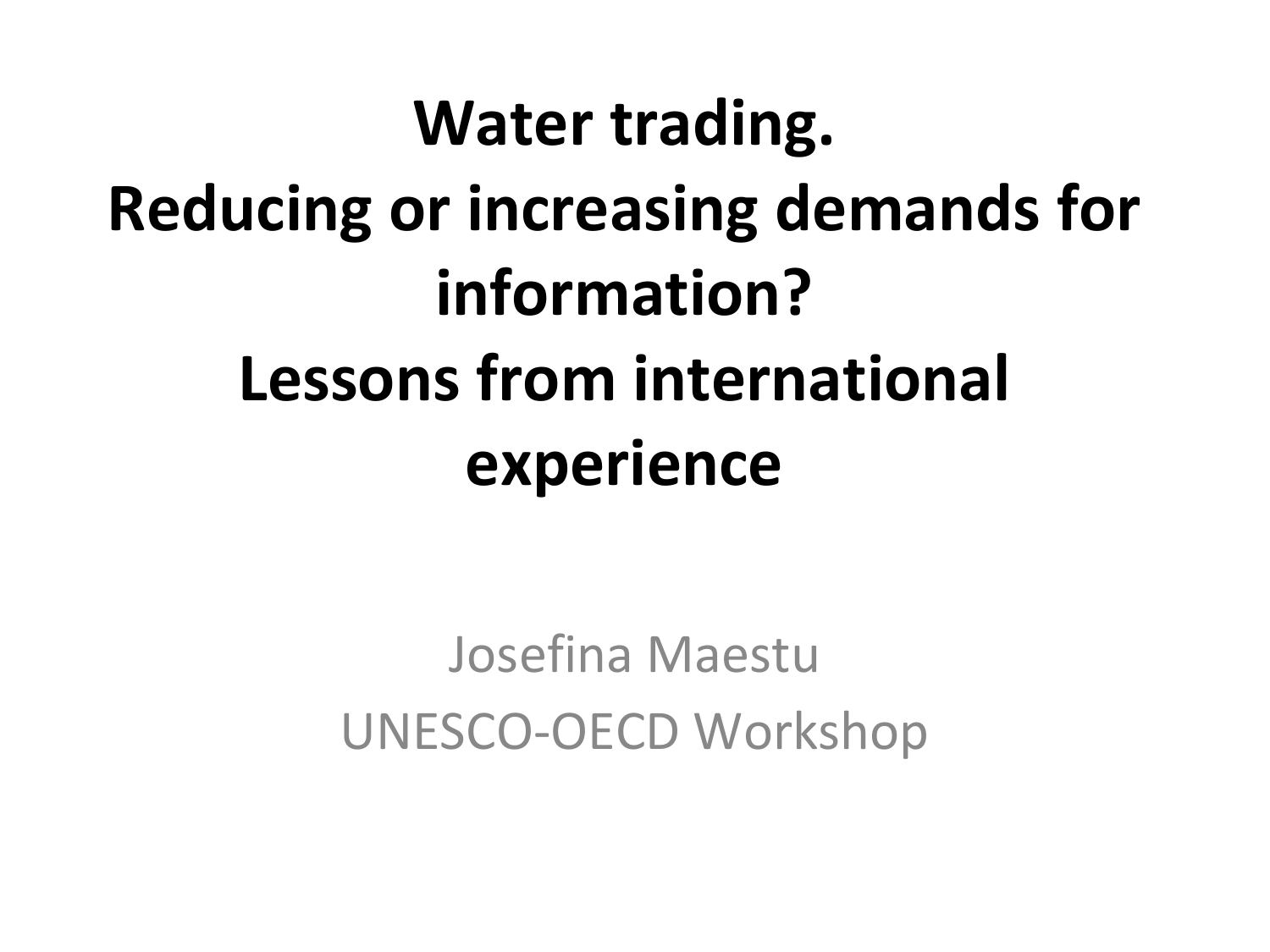# **The conventional view**

- The market is a preference revelation mechanism.
- Trading allows
	- to gain information about the marginal value of water among sellers,
	- identify less costly options for achieving selfdesignated targets
- does not require having in advance detailed information on the value of water on any place and for any alternative use.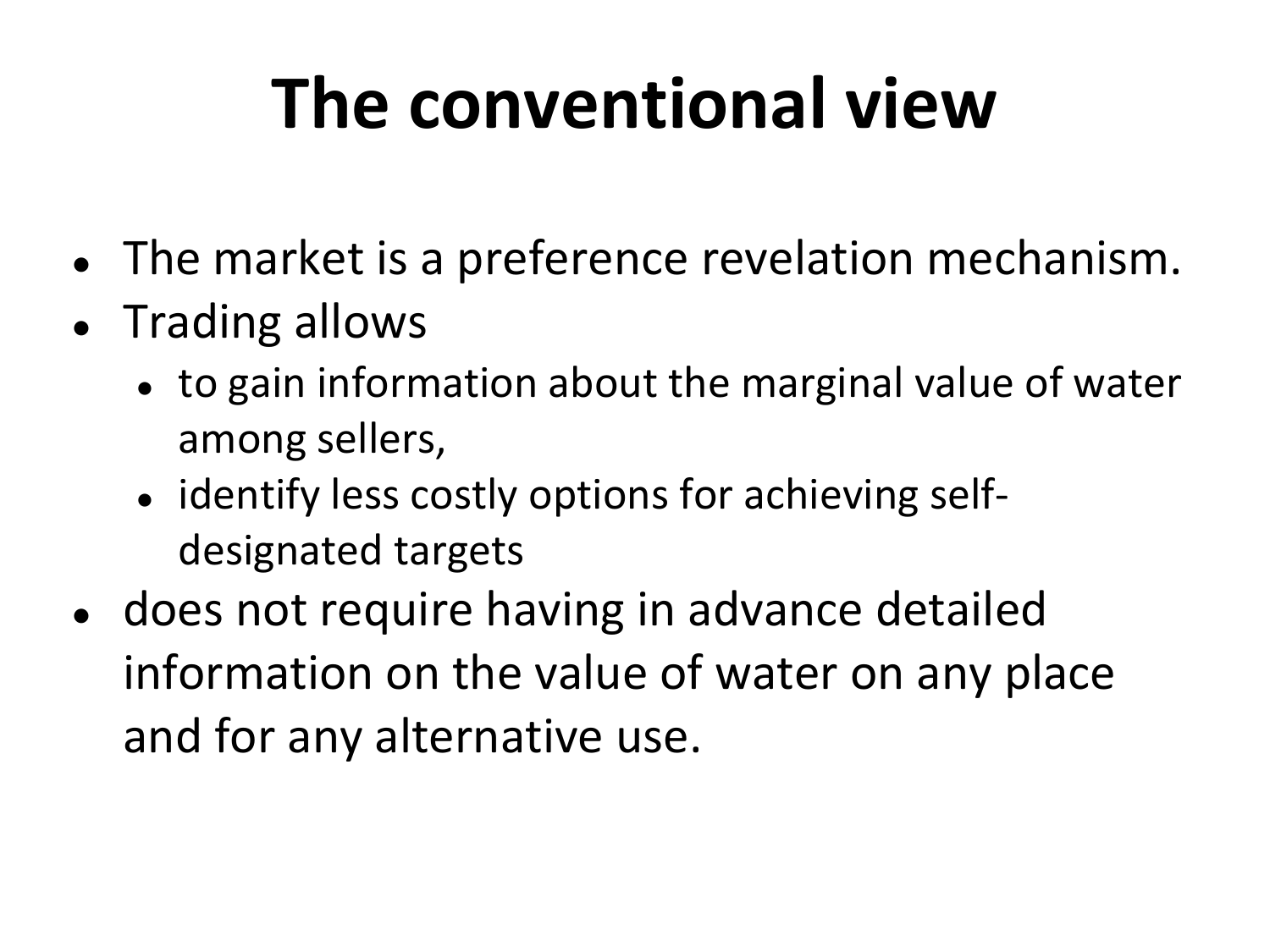# IMPERFECT INFORMATION

- In most cases both private and public agents act with imperfect information. There is uncertainty in:
	- water availability,
	- external costs and
	- water productivity
- the information available to all the participants is not complete (there is asymmetric information about willingness to pay and accept payment and about other transactions).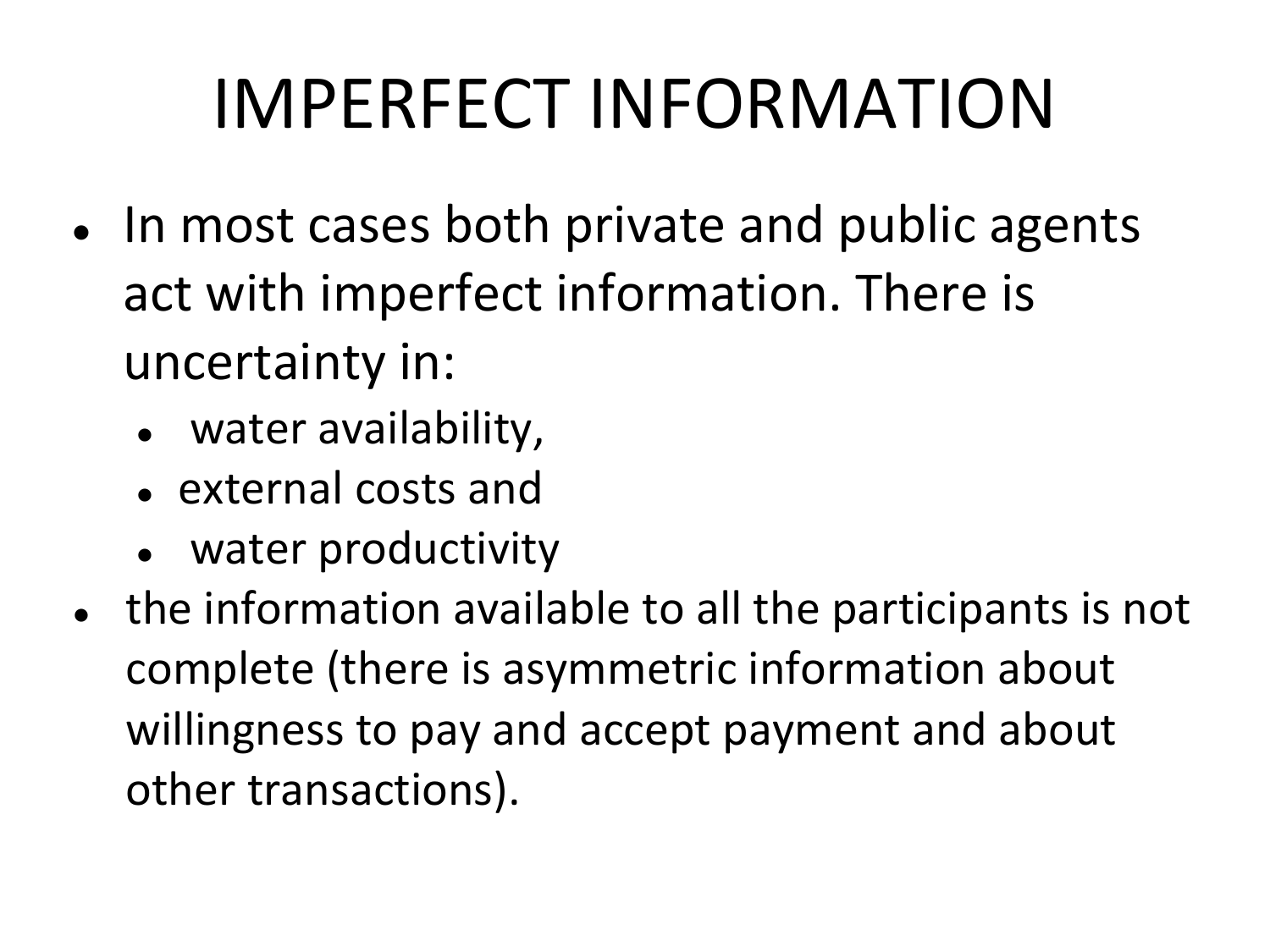#### Market distorsions- asymetric information

- An agricultural producer who knows more about the reliability of their water right than a potential buyer, could withhold or distort information to secure a higher price.
- In Chile (Donoso 2012)
	- There are large price dispersion. These are due, in great part, to the lack of reliable public information on prices and transactions.
	- So each transaction is the result of a bilateral negotiation between an interested buyer and seller of WUR.
	- Only 20 percent of all water use rights and 50 percent of market transaction cases are registered (World Bank 2011).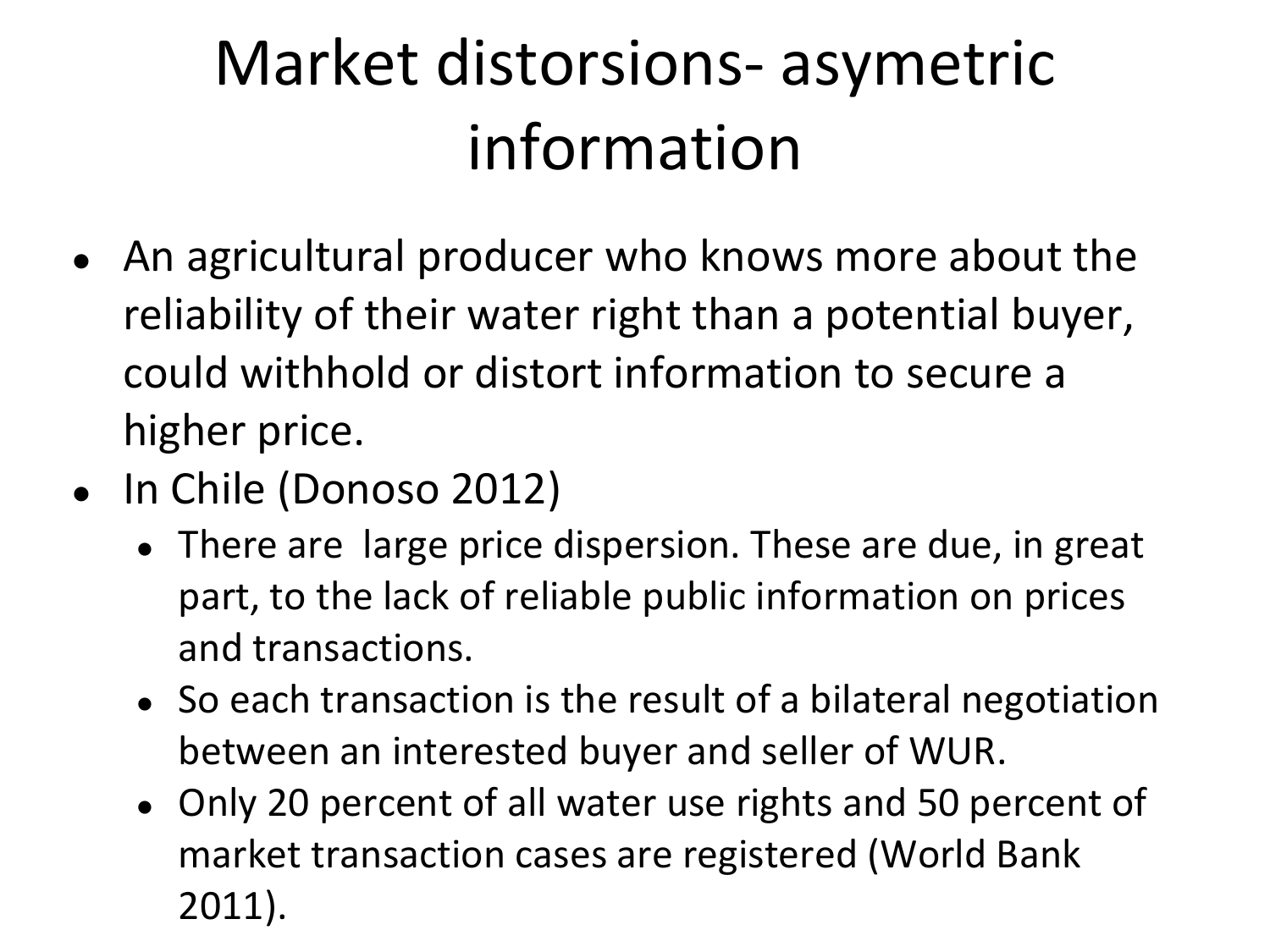In Australia

- In Australia, the National Water Initiative in 2004 (and the 2007 Water Act) publicly-accessible and reliable Water registers of all water access entitlements and trades (both permanent and Temporary) on a whole of basin or catchment basis" (paragraph 59).
- To overcome the issues of matching buyers with sellers, there have been many private sector water brokers .
- Waterfind provides detailed information to water market participants on a demand basis
	- details of highest and lowest sale prices and
	- reports on water market policy initiatives at all levels of governments State and Federal (see [www.waterfind.com.](http://www.waterfind.com.au/) [au](http://www.waterfind.com.au/)).
- $\bullet$  there have been issues of conflicts of interests in the interests interests in the interests in the interests in the interests in the interests in the interests in the interests in the interests in the interests in t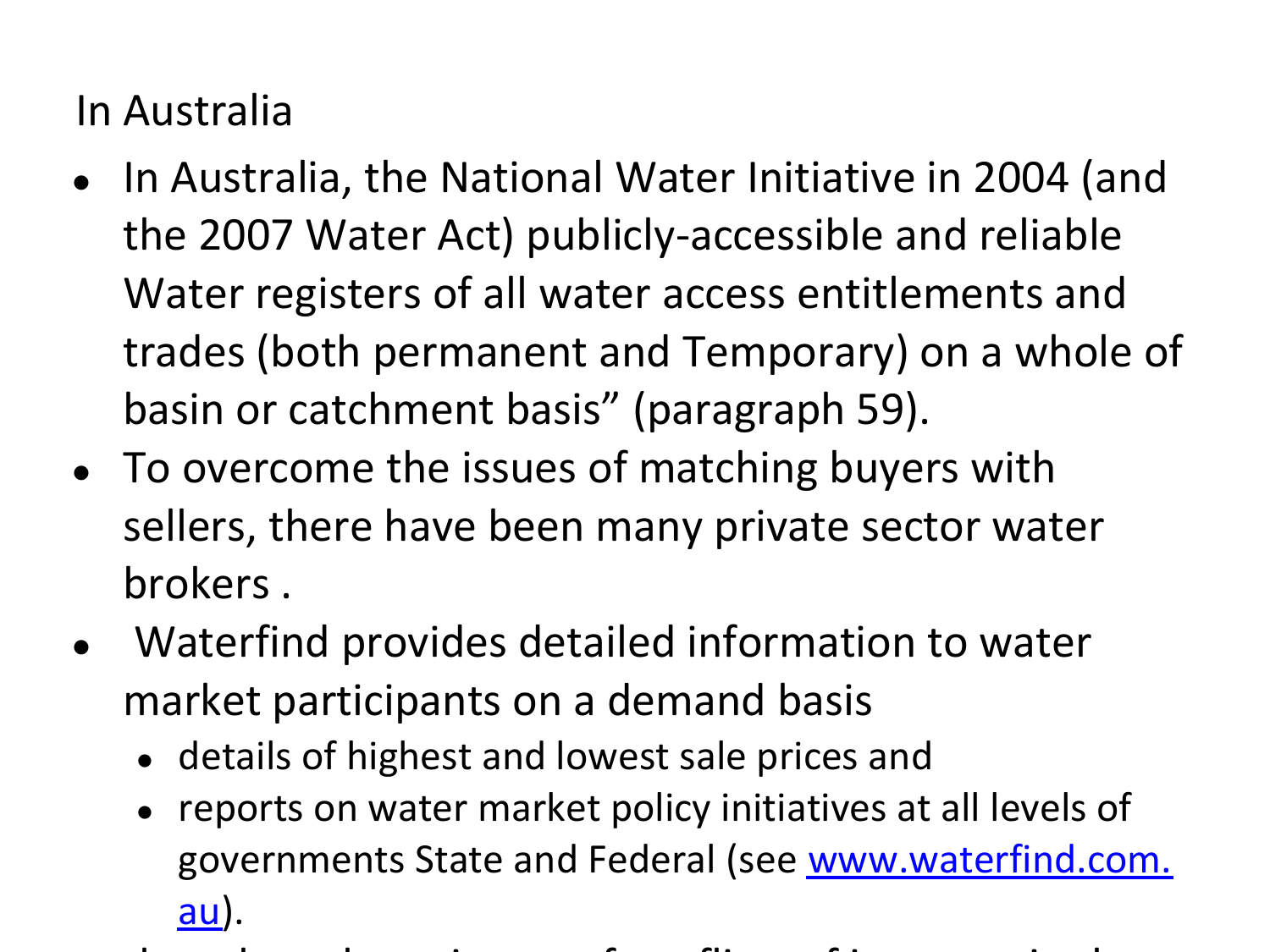Water markets implementation requires adequate information and means to monitor transactions:

- LEGALITY: In order to avoid non-legal re-allocations and discharges.
- CONTROL VOLUMES: need to control the volume of water effectively transferred, by installation of meters, satellite information, GIS
- EFFECTS OF TRADING : Annual assessment reports: legal, economic, environmental and social impacts of water trading.
- PUBLIC REGISTRY: Water trading contracts should be made public and the price paid in the transactions
- VALUE OF WATER: value obtained for water use by the different uses and also the real cost of water trading based on the opportunity cost, costs of conveyance, environmental and third parties effects